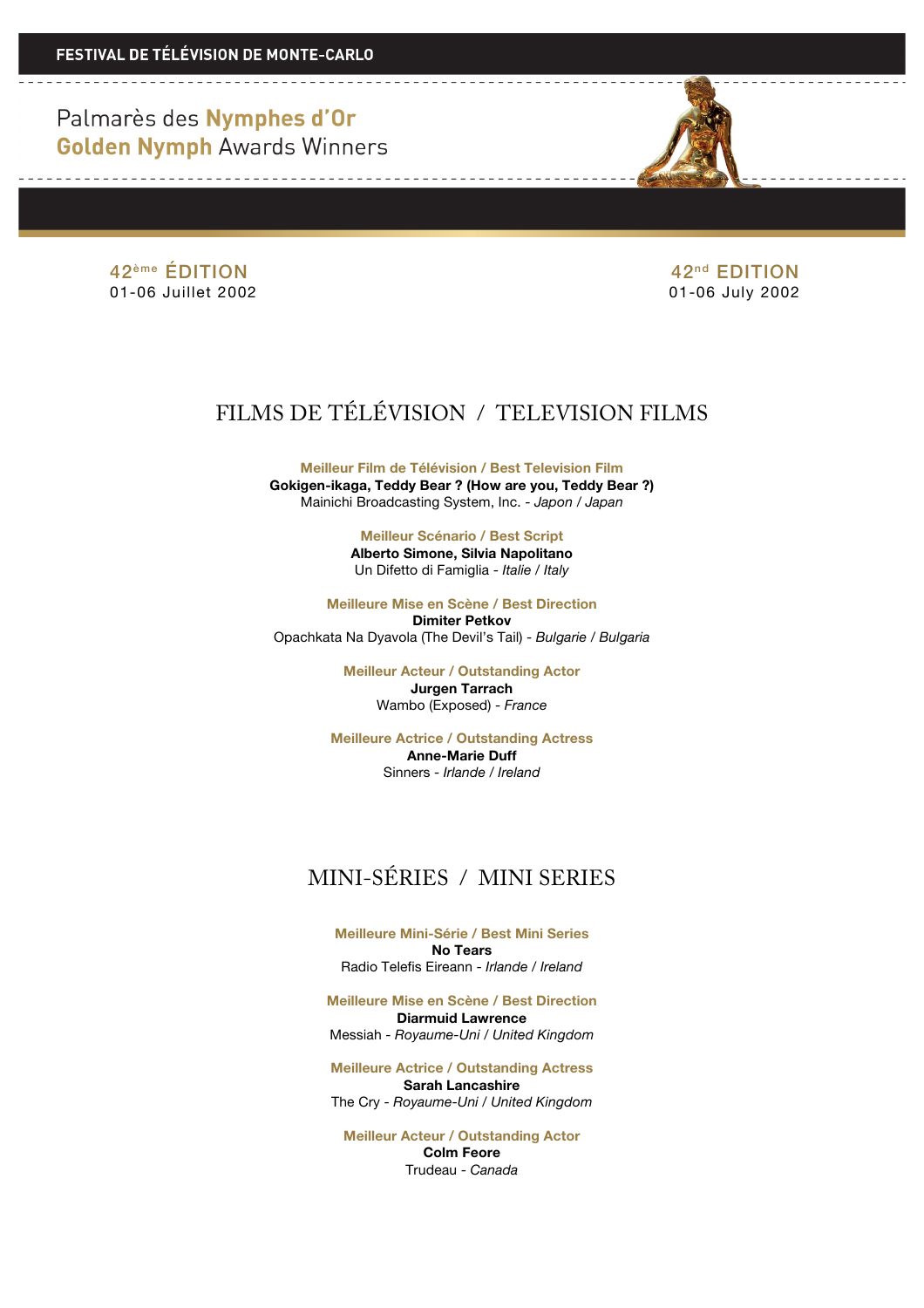<u> Die Berger von Die Berger von Die Be</u>

and the control of the control of the control of



**Meilleurs Documentaires d'Actualités / Best Current Affairs Programme**

**Beneath the Veil** CNN and Channel 4 *- Royaume-Uni / United Kingdom*

**Hibakuchiryo 83 – Nichikan No Kiroku : Tokaimura Rinkai Giko (A Certain Death)** NHK Japan Broadcasting Corporation - *Japon / Japan*

> Mention Spéciale / Special Mention **Witness : in the Line of Fire** CBC Canadian Broadcasting Corporation - *Canada*

**Meilleurs Reportages d'Actualité / Best News Programme**

**Der Aufstand der Taliban** WDR - *Allemagne / Germany*

**Afghanistan 2001 – Fall of the Taliban** BBC1 - *Royaume-Uni / United Kingdom*

**Meilleur Programme d'Actualités 24 heures/24 / Best 24-Hour News programme Breaking News : September 11 Terrorist Attacks** CNN - *Royaume-Uni / United Kingdom*

### SÉRIES TV / TV SERIES COMÉDIE / COMEDY

**Meilleur Producteur International / Outstanding International Producer Michael Patrick King, Sarah Jessica Parker, Cindy Chupack, John P. Melfi** Sex & the City - *Etats-Unis d'Amérique / USA*

> **Meilleure Actrice / Outstanding Actress Sarah Jessica Parker** Sex & the City - *Etats-Unis d'Amérique / USA*

**Meilleur Acteur / Outstanding Actor Terence Hill** Don Matteo - *Italie / Italy*

**Meilleur Producteur Européen / Outstanding European Producer Alessandro Jacchia** Don Matteo - *Italie / Italy*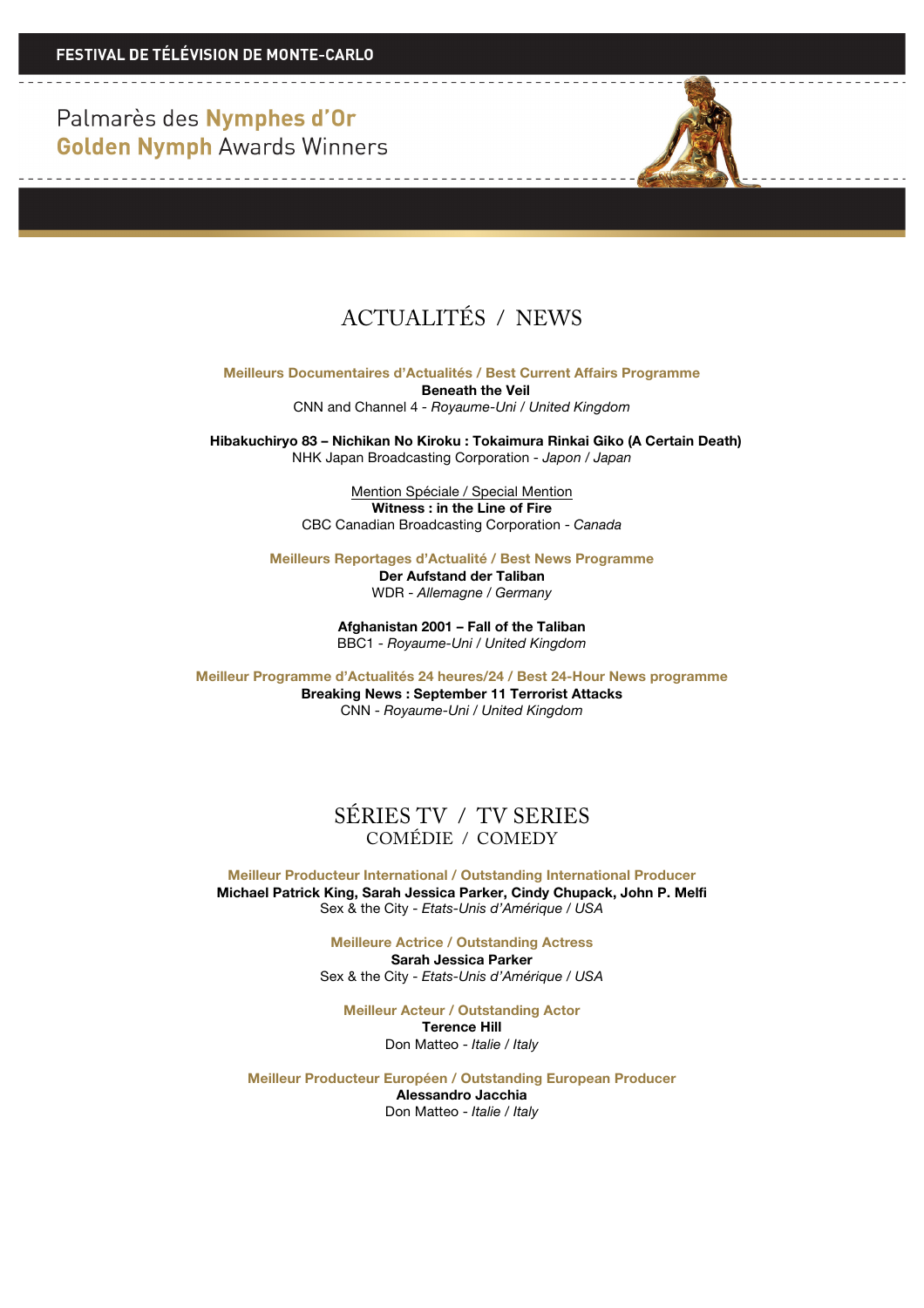

**Meilleur Producteur International / Outstanding International Producer John Wells, Aaron Sorkin, Thomas Schlamme, Llewellyn Wells, Christopher Misiano, Alex Graves, Michael** 

**Hissrich**

West Wing - *Etats-Unis d'Amérique / USA*

**Meilleure Actrice / Outstanding Actress Lesley Sharp** Bob & Rose - *Royaume-Uni / United Kingdom*

**Meilleur Acteur / Outstanding Actor Alan Davies** Bob & Rose - *Royaume-Uni / United Kingdom*

**Meilleur Producteur Européen / Outstanding European Producer Nicola Shindler, Russell T. Davies, Annie Harrison-Baxter** Bob & Rose - *Royaume-Uni / United Kingdom*

# 4e PRIX DU PRODUCTEUR DE TÉLÉVISION EUROPÉEN 4th EUROPEAN TELEVISION PRODUCER AWARD

**Company Pictures -** *Royaume-Uni / United Kingdom*